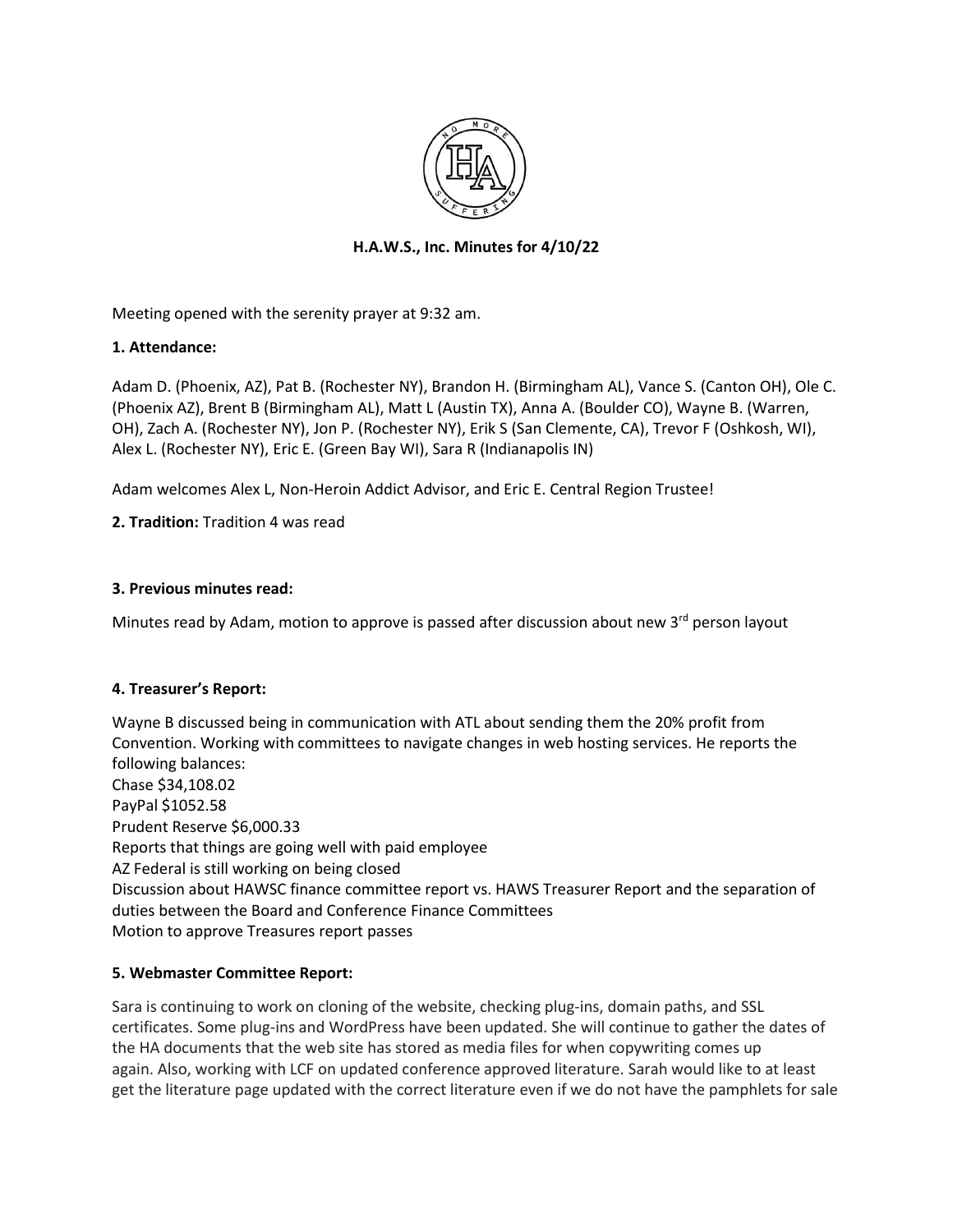right away. Spoke to Blayne I. about the referral system. Did some corrections to what referrals the committees are able to see. They were seeing all of the unassigned referrals, that has been fixed. The speaker files from the convention are not showing up on mobile devices. Some of the tech people from the committee looking into the format of the audio files. Removed a member of the committee from any access to the webmaster material. Will send new passwords to the secretary for the password database. Made slight changes on the Mainline page to make it look better/more functionable.

# **6. Chips and Literature Committee Report:**

Brandon Reported that the LCF Committee has finalized and completed both the Step One and 'Fellowship and the Program' pamphlets. Pamphlet colors for 'The Fellowship and the Program' were discussed. The committee stated it would be best not to print them until after conference approval in July. The committee also modified the "starter kit welcome memo". Brandon and the paid employee did a literature count. Luckline stated our full order will be processed and shipped out 4/22/22. We will not be charged until it is shipped. Our employee then placed another chip order that would have a projected shipping/arrival date in July. Two Starter kits were requested and shipped to members starting meetings in Galion, OH and Cleveland, OH.

Shipping Costs: \$509.65

Shipping Refunds: \$15.50

Donations: \$82.43

Gross Sales: \$1273.40

PayPal: \$903.78 transferred from PayPal to Chase Acct.- \$1500 remaining in PayPal.

## **7. Mainline:**

Logan reports the following figures and comments on the Mainline:

-342 Opens (28.5%),55(4.1%) clicks first send

-181(27.9%) opens on second send as well as 7 (.7%) clicks on second send

-3 total unsubscribes

Mainline is running smoothly, business as usual. Brainstorming new ideas for segments to publish, such as pi, etc. Aiden has officially transitioned out of the mainline as well

# **8. Structure and Bylaws (Pat B.):**

Pat B. reported that he worked on the proposal for emails.

# **10. Haws Conference Liaison (Zach):**

Zach A. Said that the conference committee met last week, they emailed all committee chairs about the deadline for submissions, hopefully submissions will be in from committees and sent out around April  $15^{\text{th}}$ .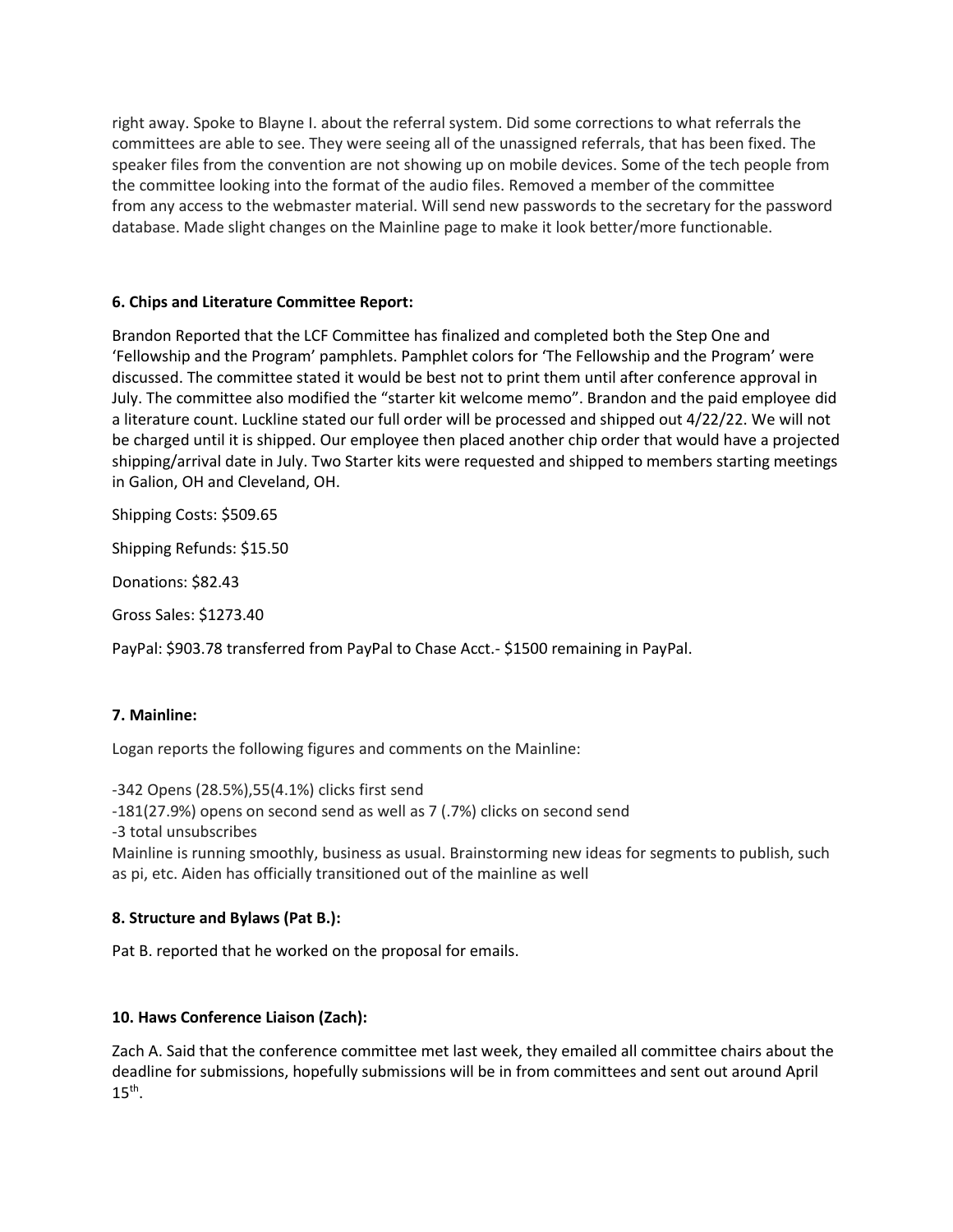#### **11. Nominations Committee:**

Ole C. Reports no need to meet in March, will meet as resumes come in for vacant at large position.

#### **12. P.I. Chair:**

Brent reported that the committee met and has voted to create some new positions such as pi liaison, secretary, and such. They are working on a proposal for using regional trustees to expand the scope of Public Information in the fellowship. He will expand on this in report. Created a flyer to spread through the community to try to recruit more involvement. Did manage to grab two potential members from this effort. If anyone knows of members in your local community with a year or more who want to be involved in service, please have them email Brent at [HAWSPublicInformation@HeroinAnonymous.org.](mailto:HAWSPublicInformation@HeroinAnonymous.org) Going to draft an article "What is Public Information" for the mainline to try to attract more involvement.

#### **13. Outreach:**

Outreach Chair Anna reports recent outreach work includes:

- responding to emails received
- helping new or aspiring HA Meetings and areas
- providing resources from HA website to HA members that reach out for guidance
- speaking with new or aspiring areas about delegacy and conference
- attempting to confirm accuracy of HA website listed meeting both virtual and in person
- sending HAWS update to Mainline editor monthly

#### **14. Intellectual Property:**

vacant

#### **15. Old Business:**

- 1/9/22- Pat is pleased to announce that our Google for Non-Profits is up and running! We have access to free @.org emails for all and many other useful services. Pat makes motion that all Board members migrate to official emails, after some discussion, the motion is tabled. Update April- Pat amends motion to state: Move all HAWS Board members to HAWS.org emails and transition all Board communication to these emails exclusively by July of 2022, These emails will be offered to Regional Trustees but not required. After some discussion the motion is approved.
- Motion to close our Arizona Federal Credit Union checking and saving accounts, seconded, motion passes. updated 4/11/21: stays on old business until debit card and other issues are sorted